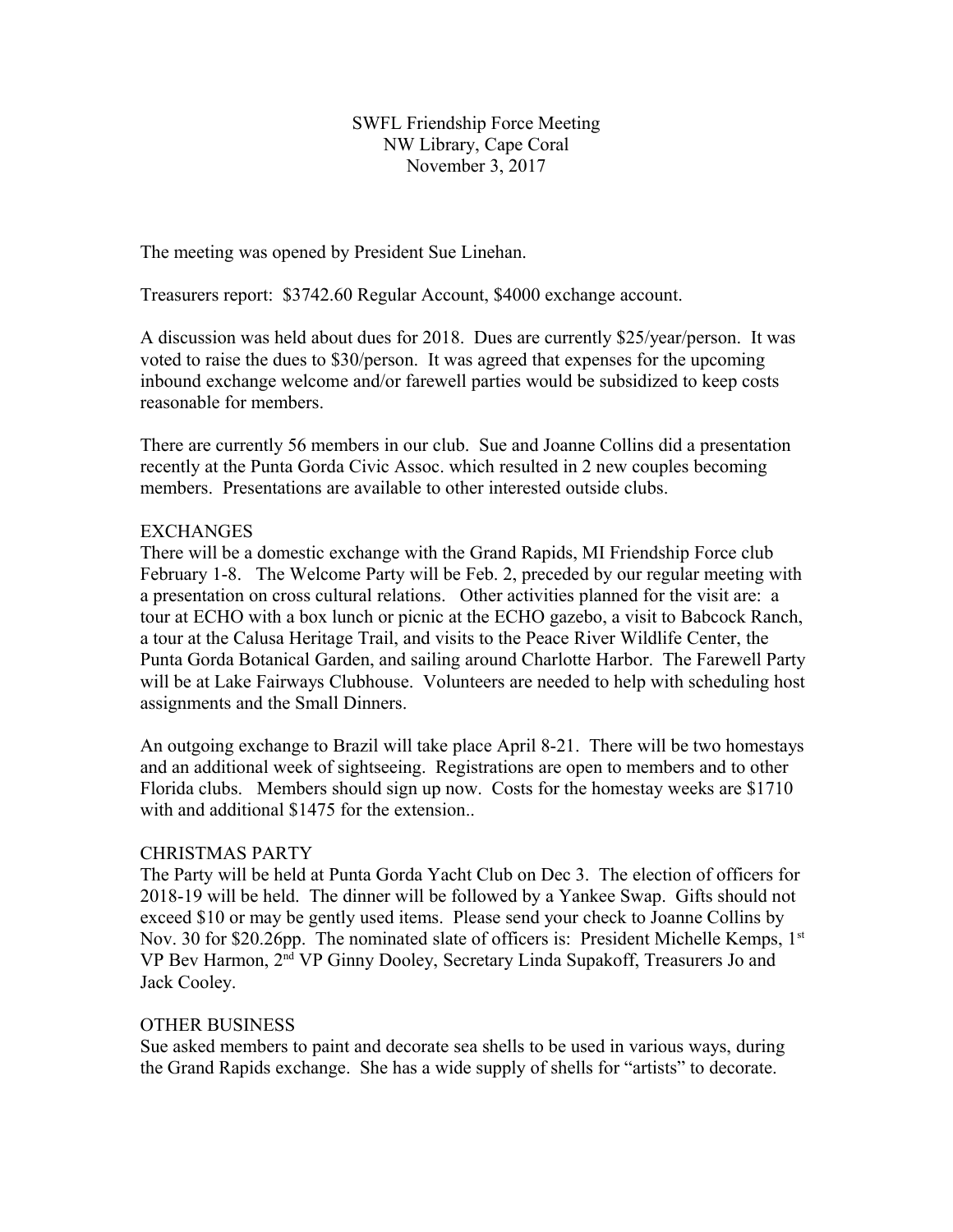There is a Friendship Force Rodeo at Lake Wales Ranch Mar. 6-11, cost \$900. Members have been invited by email. There may be a need for up to 4 days of hosting Mar. 2-6 as members from all clubs are invited.

In addition to the election of officers in December, there is a need for volunteers for committee assignments: membership and publicity, the social committee (Carol Berry has volunteered and is centrally located. Representatives from the northern and southern parts of our membership area are needed.), historian, and maintenance of the email roster/sunshine.

At the January meeting Michelle will tell us about her bike trip in Holland.

The outbound exchange choices for 2018-19 forwarded to the national office are: South Africa Thailand Indonesia India

A Friendship Force member from Uganda will be visiting the area. Sue will host him but others may also volunteer. Day hosts will be appreciated; notify Sue if you like to help.

State FF Conferences are no longer being held. A Regional FF Conference will be held in Charleston, SC in Nov. 2018. A few of our members may be interested in attending if they can arrange housing with family in the area. There was discussion about holding Florida club events, like a mini exchange with another Florida club to swap ideas.

The meeting concluded with a presentation by Carol Nasby on a trip she and husband Chris and Jo and Jack Cooley took to New Zealand.

Respectfully submitted,

# Carol Berry, Sec.Friendship Force Meeting/Luncheon Tarpon Lodge, May 5, 2017

 A short business meeting was held at the May luncheon at Tarpon Lodge with 28 attending. President Sue Linehan welcomed three guests and new member Linda Supakoff. She also paid tribute to retiring members Jody and Russ Garmon who have held all of the offices of our club over the last 19 years and have been active, supportive and committed members.

 Sue is looking for members to help organize social opportunities for the group. It was decided to have a casual lunch on June 2 at Bubbas Roadhouse in Cape Coral. Linda Supakoff offered to coordinate the lunch and to work on a social committee.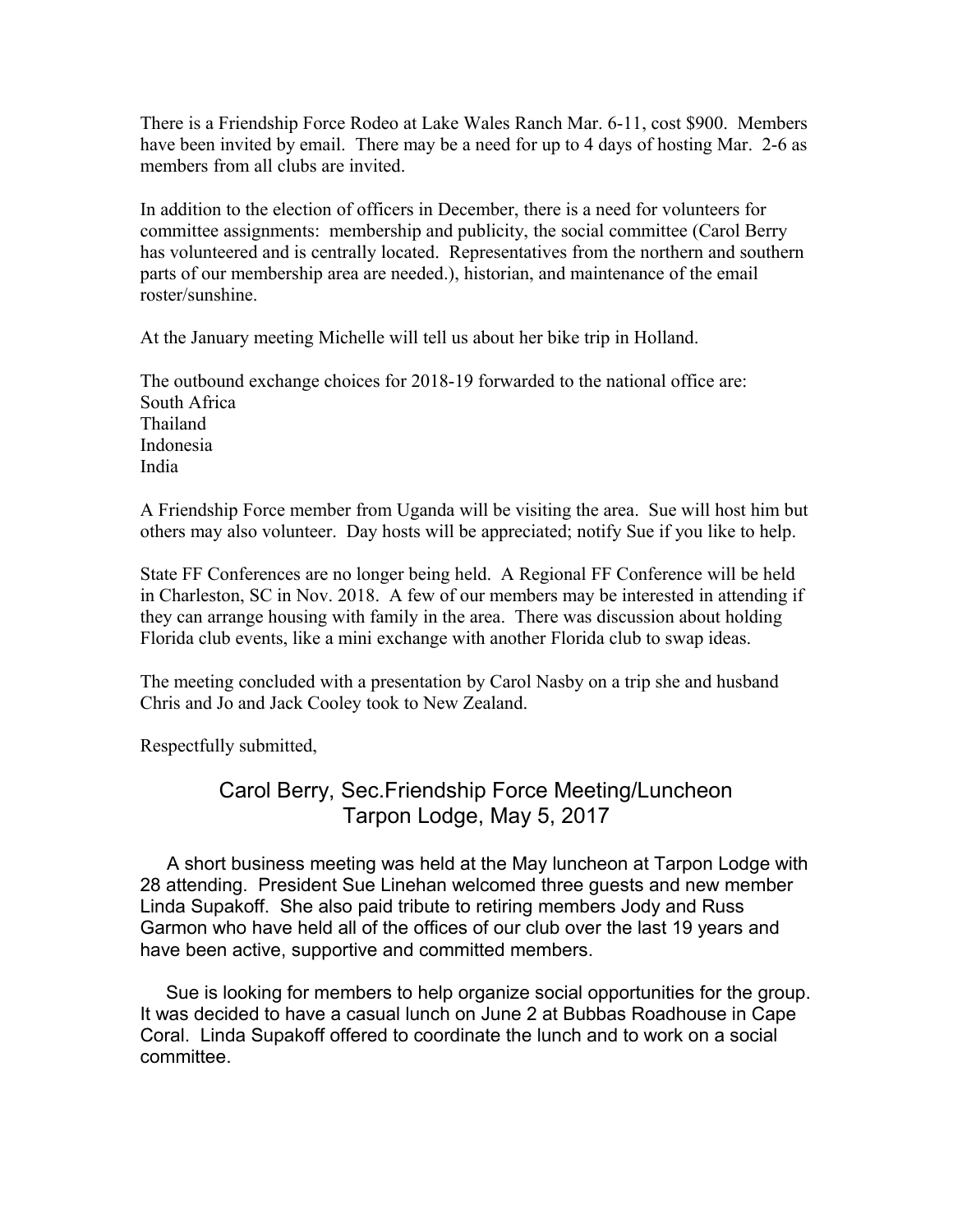Sue encouraged members to consider being journey coordinators for outgoing exchanges and ambassador coordinators for incoming exchanges.

#### **EXCHANGES**

 The next outgoing trip is to Canada. Lou and Cheryle will host a lunch for those going on the Canada exchange on May 28 to finalize arrangements.

 Our club will be hosting 14 guests from Brazil in mid November. One event will be a Friends-giving dinner on Nov 16 with a full Thanksgiving dinner with all the fixings, to give our guests a sample of a unique American holiday. Joanne MacPeek, Lou Rizk and Carol Berry will coordinate other events of the exchange.

 An outgoing exchange to Brazil will take place April 8-21, 2018, with 2 homestays. in Sao Paulo and Nova Lima. Additional side trips may be added as well.

 It was voted to host a domestic exchange with a Grand Rapids, Michigan club during winter 2017-18.

The meeting was adjourned for a tour of the Calusa Heritage Trail.

#### Respectfully submitted,

# Carol Berry, SecretaryFriendship Force Meeting, April 7, 2017 Punta Gorda Police Dept. Meeting Room

 The meeting was opened at 10:30 am by President Sue Linehan. The current membership is 48. Guests attending were: Shirley Shellborn, Linda Sue Croft, Margie Kang and Fred and Mary Giddings.

 There is currently \$3604.89 in the general fund. For the Japanese exchange the Board authorized \$10/day (\$50) to subsidize the expenses of home hosts. Whether this will be continued in future exchanges will be determined at a later date.

#### Outgoing Canada Exchange

 Lou Rizk reported that there are 20 and 18 who will be attending the trip to two Canadian clubs. Attendees were asked to get together during lunch for details.

Outgoing Brazil Exchange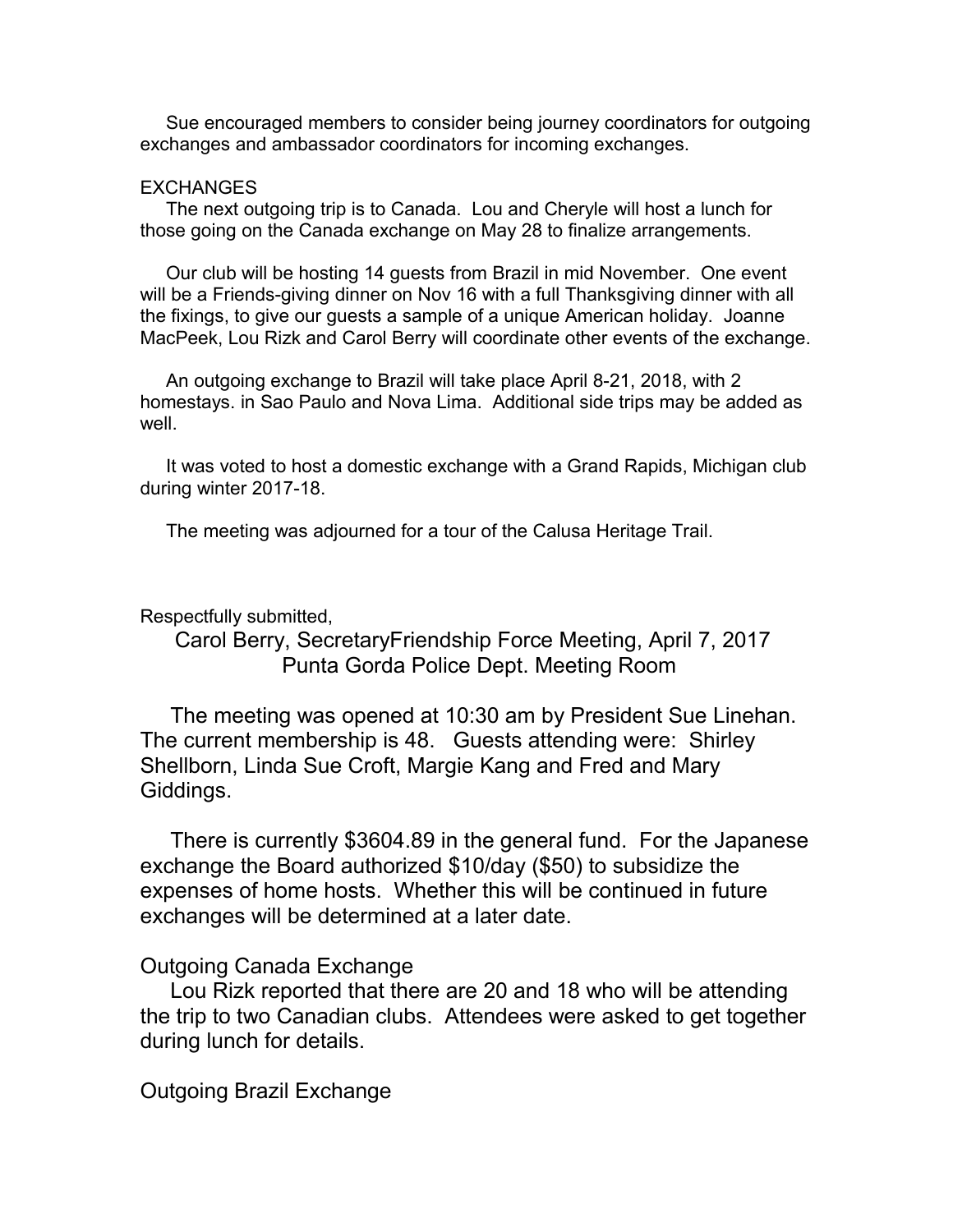Our club has been assigned an exchange to Sao Paolo and Maringa in Brazil with possible additional side trips, probably in May 2018. We will be seeking a coordinator to be selected by the Board. Interested members should notify the President. Some costs are covered for the coordinator if the trip is filled. There are coordinators from each club in Brazil.

# Incoming Exchange

 We have not been assigned an exchange by the national organization although Taiwan is a possibility.

Other possible ideas are:

- 1. A Global Exchange. The club would create a program with a theme. The national group would advertise for participants. Most subjects are ecology oriented and most participants are English speaking. The club had a global exchange in 2012 according to Cheryle Phelps. The national organization collects the fees and pays the hosting club.
- 2. An Open World Program in association with the State Department. The club is only given a 2 month notice if

selected. Approximately 6 people attend from eastern European countries and there is a curriculum on a topic. One topic that seems possible for our club is city planning. The topic is assigned by the State Dept.

3. Invite a foreign club or a domestic club directly,

There was interest in having Lou contact the Swedish club to visit us, possibly in early 2018.

4. There is also a possibility to explore Domestic clubs. We have a contact with Michigan and California. Also the possibility to visit other Florida clubs to compare our clubs.

5. The possibility of having a group of ambassadors who want to improve English language skills.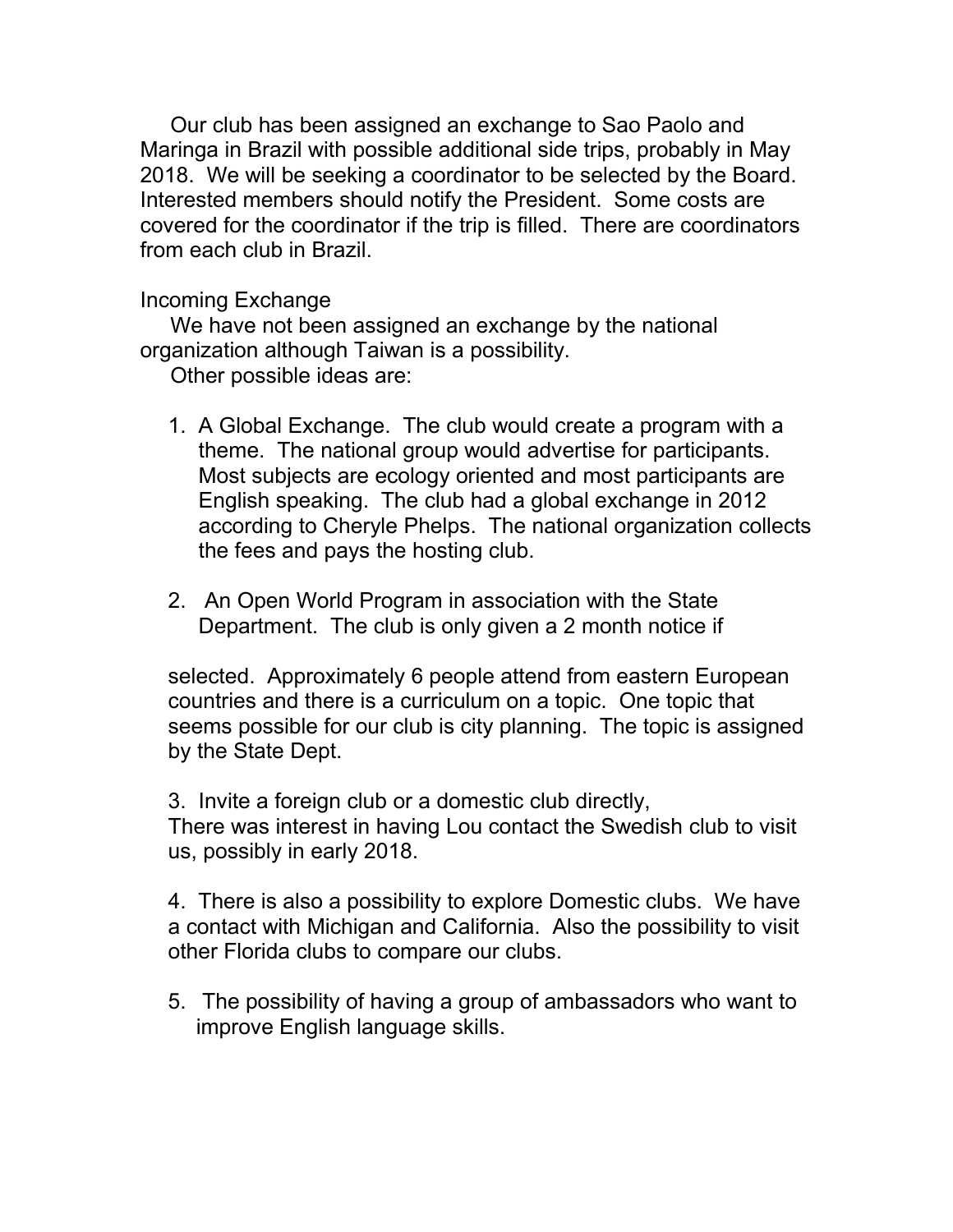The club voted to invite a club from Sweden and Lou and Sue will extend the invitation. If they decline, we will try the city in Germany that our club visited a few years ago.

Future Meetings

 There will be no formal meeting in May but the Board recommended an excursion to Pine Island. Members voted to have lunch at Tarpon Lodge, 13771 Waterfront Dr, Pineland, on May 5 with a guided tour of the Calusa Heritage Trail to follow. Carol Berry will make the arrangements and send directions.

No meeting in June or July

 August 13 (Sunday) 2:30 pm. (Note new day and time.) Ice Cream Social at Bev Harmon/Kevin Janiaks development in Estero.

September 1. Slides on the Canada trip.

 October 6. Michelle Kemps will talk about her Bike and Barge trip to Holland.

 November 3. The Nasbys and Cooleys will talk about their trips to New Zealand.

 December 3. Christmas brunch and gift swap at the Punta Gorda Boat Club.

 Sue proposed a social idea for the club. Would anyone be interested in forming a committee to research places that we might visit in small groups as possible Journey activities? Or we could do fun things just to have fun! Example an outing to Solomon's Castle. Or having small fun Dinners for Eight (Six) but appointed by the planner so that we mix members of the club up to get to know each other better.

 Maureen Butts entertained the members with slides and comments about her Grand European River Discovery trip with husband Hank.

 The meeting adjourned and members were invited to the Linehan's for lunch.

Respectfully submitted,

Carol Berry, Secretary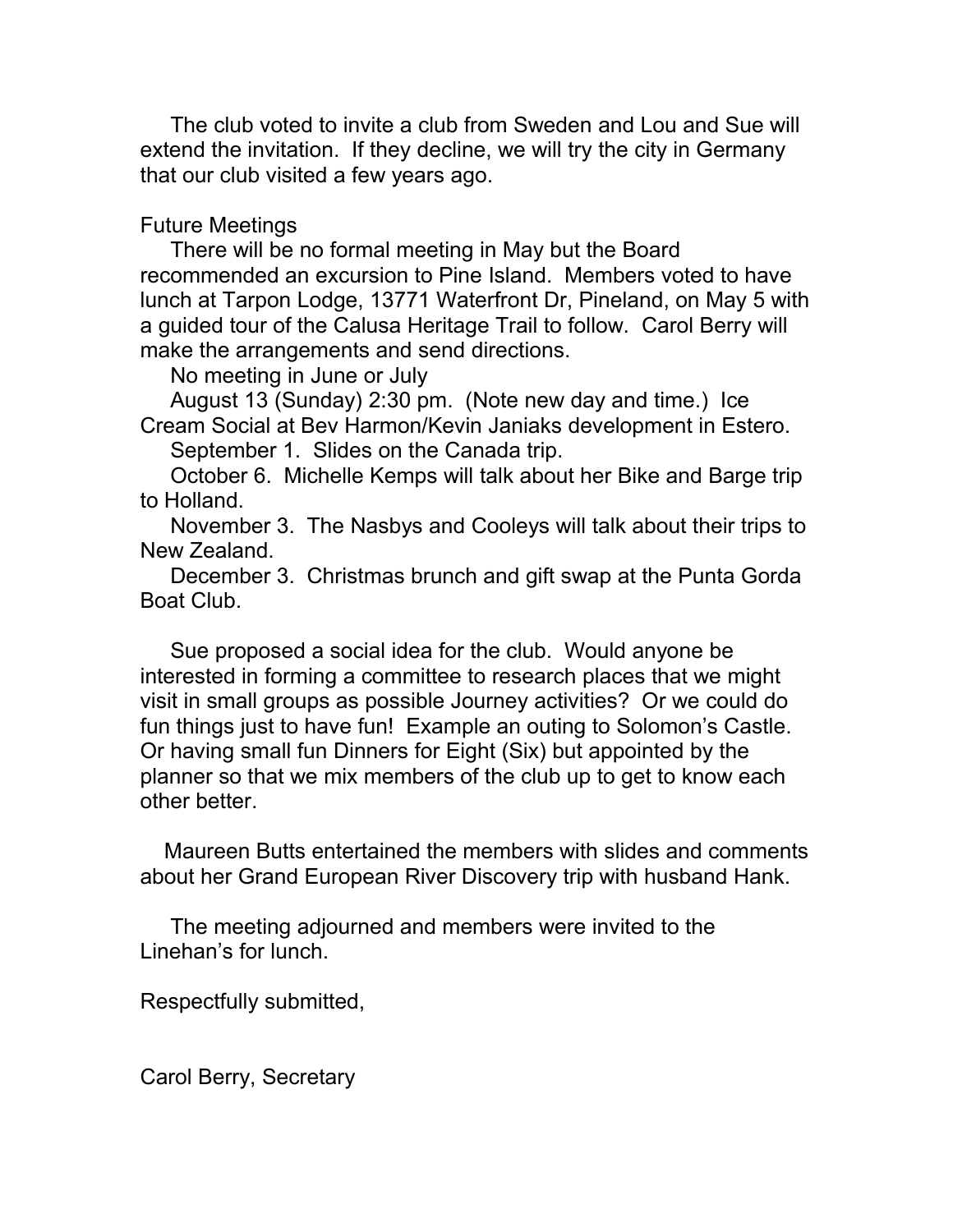Feb 3, 2017 FF General Meeting

Before meeting:

Sign up sheets were in the back of the room to sign up for the Japanese Itinerary/ Checks could be written and given to Cathy Cobb, treasurer. 10:30 Meeting called to order by Sue Linehan. 33 in attendance. FF has been given a new TAG LINE…"Experience Different Views. Discover the Common Ground.

Cheryle brought in "The Meaning of Friendship Force"….and Sue read it to the club. Some members not receiving FF news from Atlanta. Need to subscribe through Friendshipforce.org.

Joanne: offered to formulate a group email of members.

Maureen Butt: looking for someone to share hotel etc bills in Manchester, England. Maureen contacted Flo from the Belgium exchange. Flo is willing to host and guide for a few days before or after the Manchester FF event.

Sue also described a 20 day trip with the Portland, OR club to Taipei.

Cathy Cobb: general Acct \$4089 Exchange Acct \$ 8177.

Luvvy proposed a motion to pay the Japan Home Host \$10/day for the 5 active days… \$50. We are 'trying' this out this exchange only…we decide later if we want to continue. Dennis second the motion, unanimous "yes" votes from club, Cathy will send \$50 to each Home Host.

Beverly: needed head count for Lunch at the Edison restaurant…26 said yes, reservation 12:30, 24 showed. Sue expressed how appreciative she is of the present board members.

Cheryle: ED for Japan Inbound exchange. Suggestions included speak slowly, little gifts are important to Japanese, but make sure they are NOT greater than the Japanese gifts to us. Suggestions were post cards, Florida candy, dollar store items. Decided to NOT do goody bags….seems these items get thrown out. Map will be provided at the Welcome Lunch. Sue will present Club Pins. Richard has been asked to take a group picture with a tripod and individual pictures of the Ambassador with Host. Japanese do not wear shoes in their homes, so they may need slippers. They also use toilet shoes…you may want to supply inexpensive rubber shower sandles. Be careful with Political and Religious subjects. They might love fruit (expensive in Japan). They may come with their own bathroom hand towel. They may bow. They will be exhausted from their flight from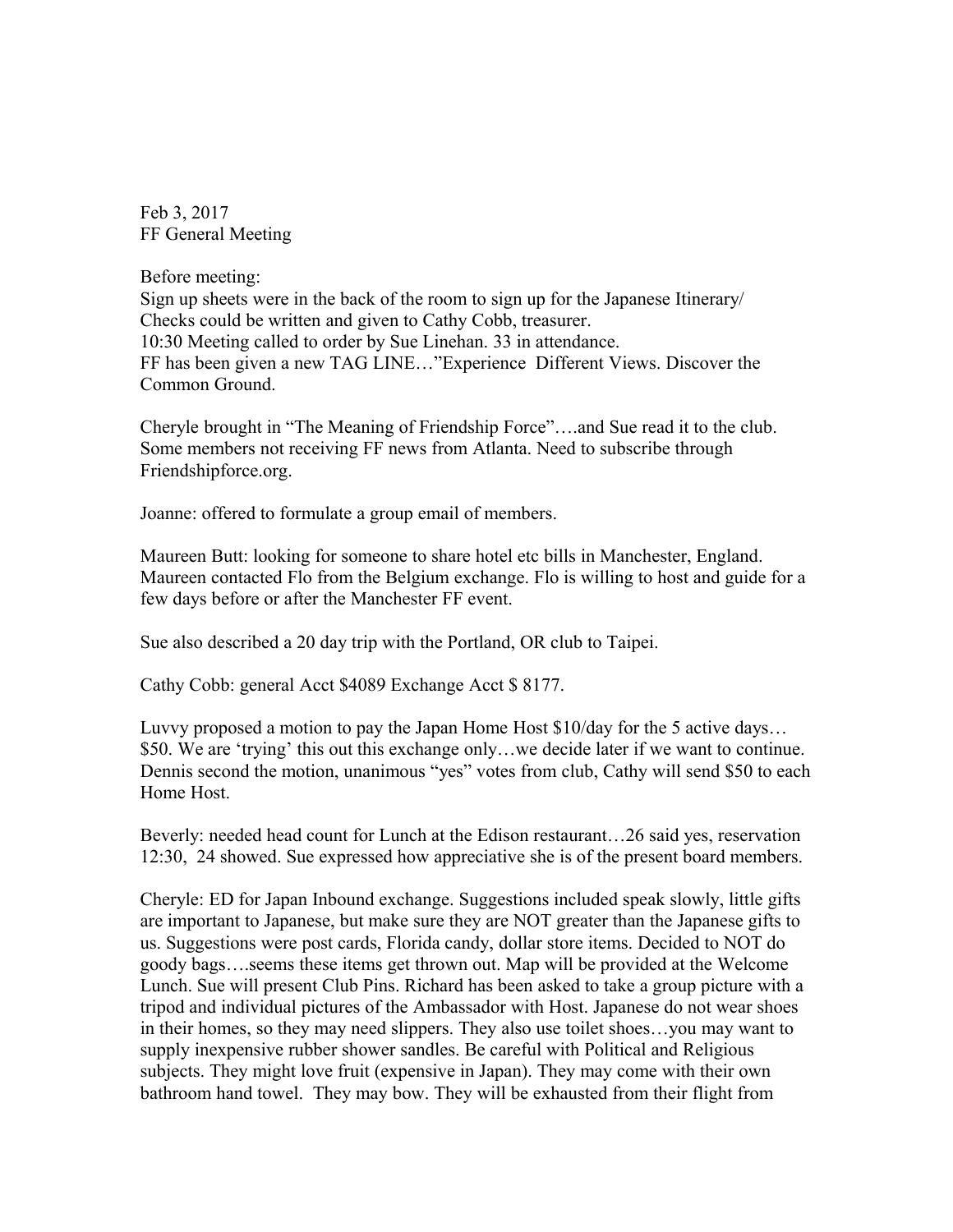Japan. Dennis and Casandra know 2 of the incoming ambassadors from a previous outbound exchange. Some only here one week, 12 going on to Key West. Information to Day Host will follow from Cheryle.

Judy Garmon: Organizing the Welcome Lunch. Club will supply 2 meats (ham and chicken). No charge. Everyone is to bring a cover dish…let Jody know what you are bringing. Maps available to fine B1 tables at Lakes Regional Park. Pay \$3 for 3 hours of parking. Nice Park, small botanical garden, boat rentals etc.

Joanne: Farewell Dinner is being catered. It will be \$30 per person, but well worth it, please come. Caterer is Wood St Grill that has won culinary awards. Membership…encouraged all to pass the word of FF to friends. By far it works for recruiting better than newspaper ads etc.

Lou: Canada: Getting from the airport to Stratford will be a 3-4 hour car trip. Discussed possibility of renting a van for about \$100/person or a shuttle for \$250/person. Many members are driving their own car. Need to have a meeting of all those going.

Sue: welcomed guest. Eleanor and Bob Hill brought a Canadian. She is president of the Ottowa FF club. She has many Halliburton friends.

Sue: showed slide of the painted shells being given to out ambassadors.

Sue: wrote a letter to FF describing what our club did for the Africans, and hopefully will persuade FF to get our first choice of outbound trips in 2018 to Sweden.

Sue: encouraged everyone to read Joanne's excellent Newletter, and especially the thank you letters from Doreen and Terri.

Upcoming months: April 7: Maureen: European River cruise. Sue will be on boat, Michelle will conduct meeting. May 5: Lunch, Tarpon Lodge, Pine Island June: Canadian Outbound Exchange July: No meeting August 6: Ice Cream Social in Estero at Bev and Kevin's community. Sept 1: Report on Canadian outbound exchange Oct 6: Michelle: Holland Bike and Barge FF exchange Nov 3: Chris-Carol,,,Jack-Jo program on New Zealand Dec 3: Christmas Party, New location, PGI \$20.50. Election of officers.

Sue: Nominating committee needed..Joanne, Cathy and Cheryle volunteered. Sue: offered help in guiding any new Home Host person. Truly the most rewarding volunteer job. Be prepared to sing at the Farewell Dinner.

Lou: Program. Canadian Wine tasting FF Outbound Exchange. Great pictures, Great time.

Meeting adjourned at 12:30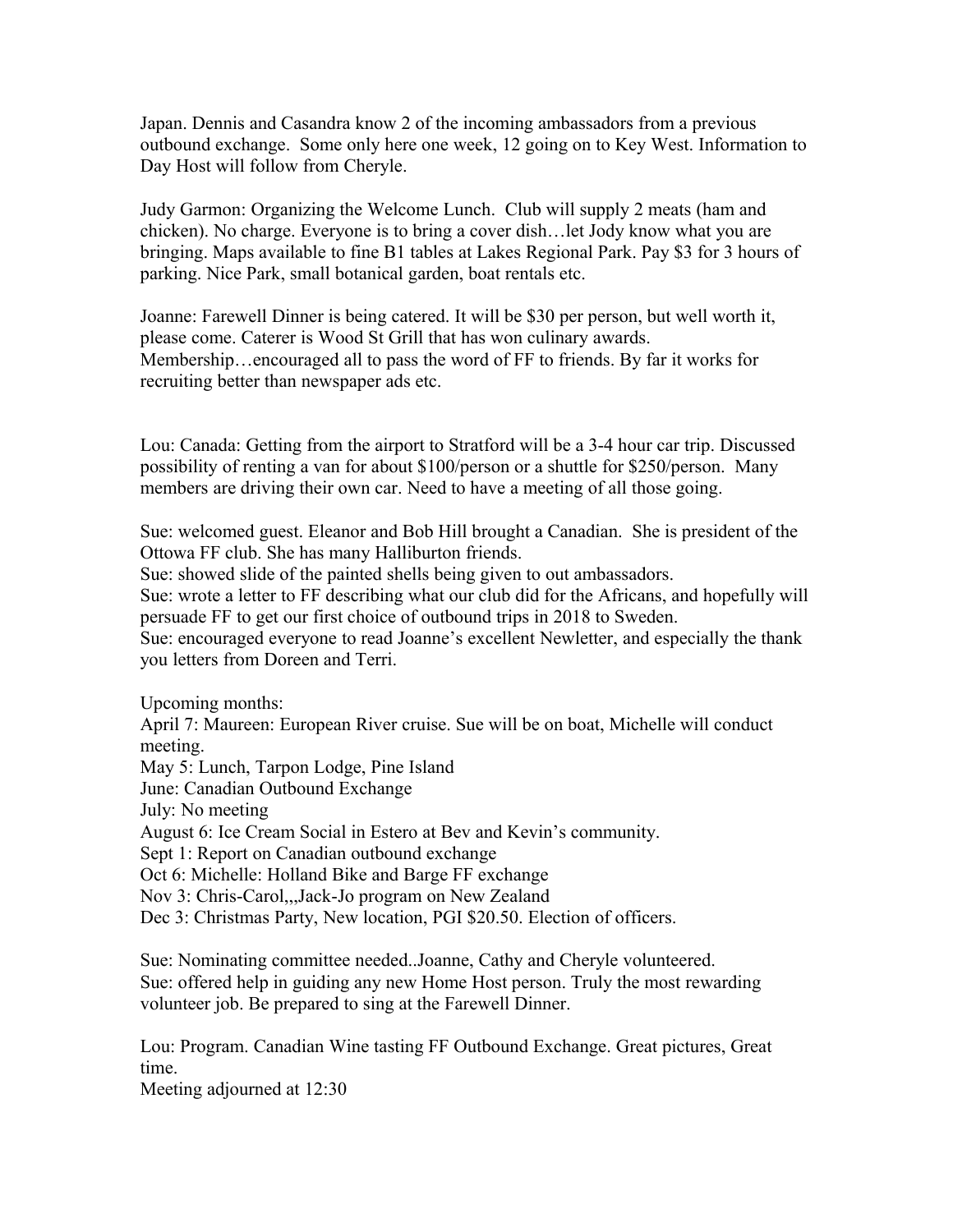Minutes by Michelle, Carol not available.

## **Friendship Force Board Meeting January 23, 2017 At Bev Harmon's Home**

Attending the meeting were Sue Linehan, President, Michelle Kemps, First Vice President, Bev Harmon, Second Vice President, Carol Berry, Secretary and Joanne Collins, Membership.

Sue will be away for a few months beginning March 11.

# **Schedule of Meetings Through August**

# **February 3**

The meeting will be at the Fort Myers Library at 10:30 with Lou Rizk and Cheryle Phelps presenting a program on their wine and gourmet tour. Lunch at the Veranda. (Who is making reservation????)

# **March**

In March there will be no meeting due to the Japanese exchange. Michelle is arranging hosts for the exchange; Carol is arranging small dinners. We will involve as many new people as possible in hosting and in providing small dinners.

# **April 7**

Maureen and Hank Butt will do the program. The meeting, chaired by Michelle, will be at the Punta Gorda police station at 10:30 am.

# **May 5**

There will be a lunch out but no program. Possible lunch venues are the Edison at Fort Myers Country Club or the Tarpon Inn on Pine Island. Carol will call Tarpon Inn for information.

# **June**

No meeting due to the outgoing exchange to Canada.

# **July**

No meeting.

# **August 6**

The ice cream social will be held in Estero at Bev Harmon's neighborhood pool. **September 1**

The meeting program will be on the Canadian trip.

# **October 6**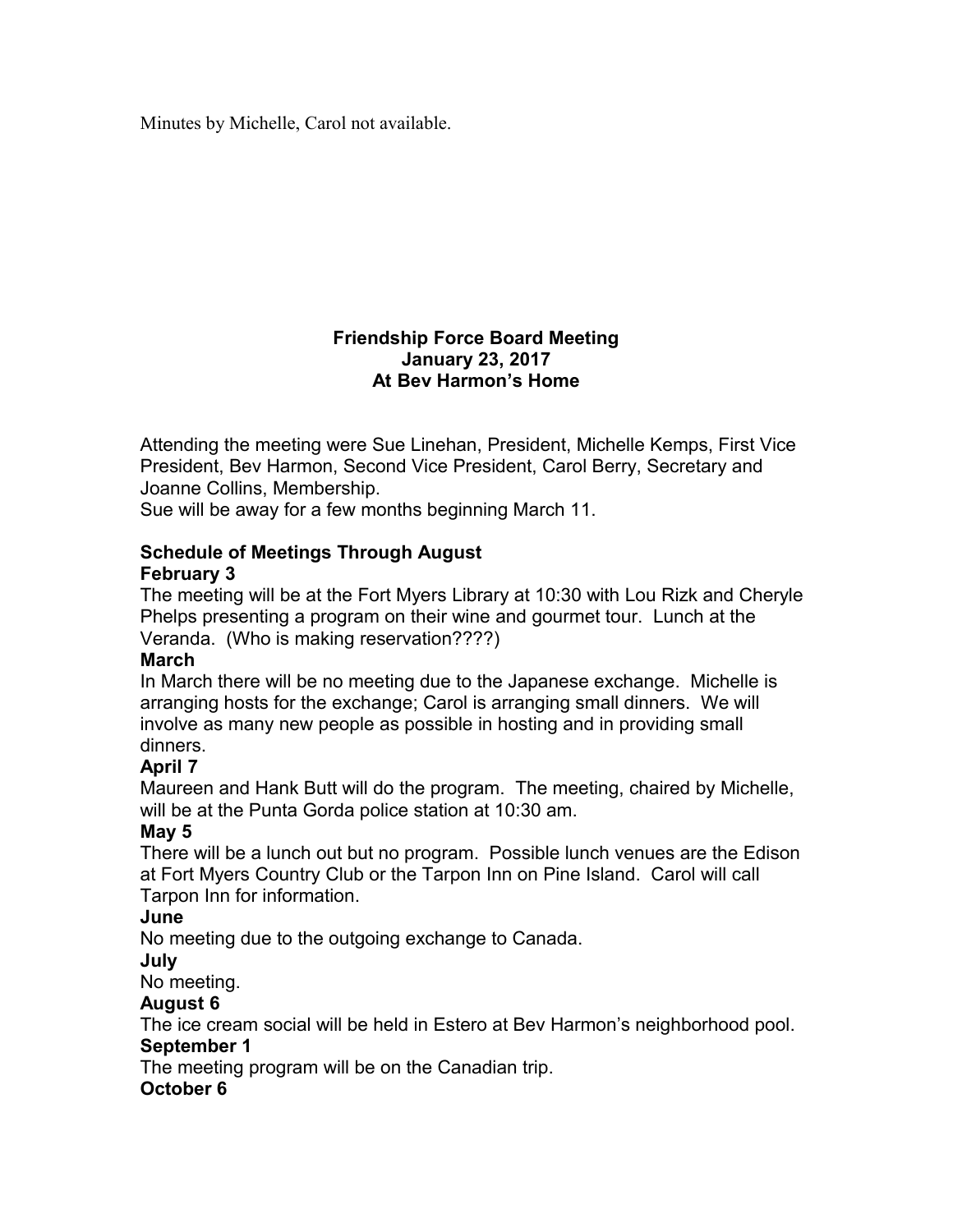Michelle will do a program on her trip to Holland at the Punta Gorda police station at 10:30 am.

## **November 3**

Sue will contact Carol and Chris Naseby to do a program on travel to New Zealand at the Punta Gorda police station at 10:30 am.

### **December 3**

Christmas Brunch and Yankee Swap. Possible venues are the Punta Gorda Isles Boat Club or Edison Restaurant. Joanne will check on the date and price at the Boat Club.

### **Membership**

Joanne reported that Cheryle Phelps has distributed the membership list for 2017. There are currently 46 members, with 7 members not renewing for a variety of reasons. Joanne will place a free ad in the Punta Gorda Commentator and list meetings in the activities column. She is also planning to put a table in the Punta Gorda Farmers Market to distribute publicity. Our best source of new members continues to be word of mouth by current members.

Joanne will contact the Womens Club of Fort Myers to do a possible program. The Punta Gorda Just For Fun and Floridians might also be interested in a program.

The Hosting Information List created by Joanne is helpful in identifying interests of members and giving hosting details. It is important to keep it current.

### **Other Business**

In late August or early September contacts will need to be made for possible new officers for 2018.

The subject of subsidizing hosts for expenses was discussed. For the Japanese exchange, the board voted to provide \$5/day, a total of \$50 to hosts.

A gift of \$100 in the name of the Japanese visitors will be given to ECCO at the conclusion of their visit.

Sue received thank you notes from Terri and Doreen for their December visit. Although there were only two Africans who made the trip it proved to be of great value to both the visitors and the club members who met with them.

Our club has not done a domestic exchange in several years. We should consider doing one next year.

### **Japanese Exchange**

Michelle is arranging for hosts. She is also organizing notes to assist the next person to handle this task.

Cheryle has made the following arrangements:

March 1. The ambassadors arrive at the airport at 10:50 pm. Each host should make arrangements to pick up their guest(s).

March 2. Welcome Party. Reta Lanning is making arrangements at Lakes Park Shelter B1 at 1:30 pm, open to all members. Jody Garmon will organize covered dishes. Cheryle will bring a ham and rotisserie chickens. Sue will give a Welcome Greeting and hosts will present Florida pins to ambassadors. There will be games and park activities until 5pm.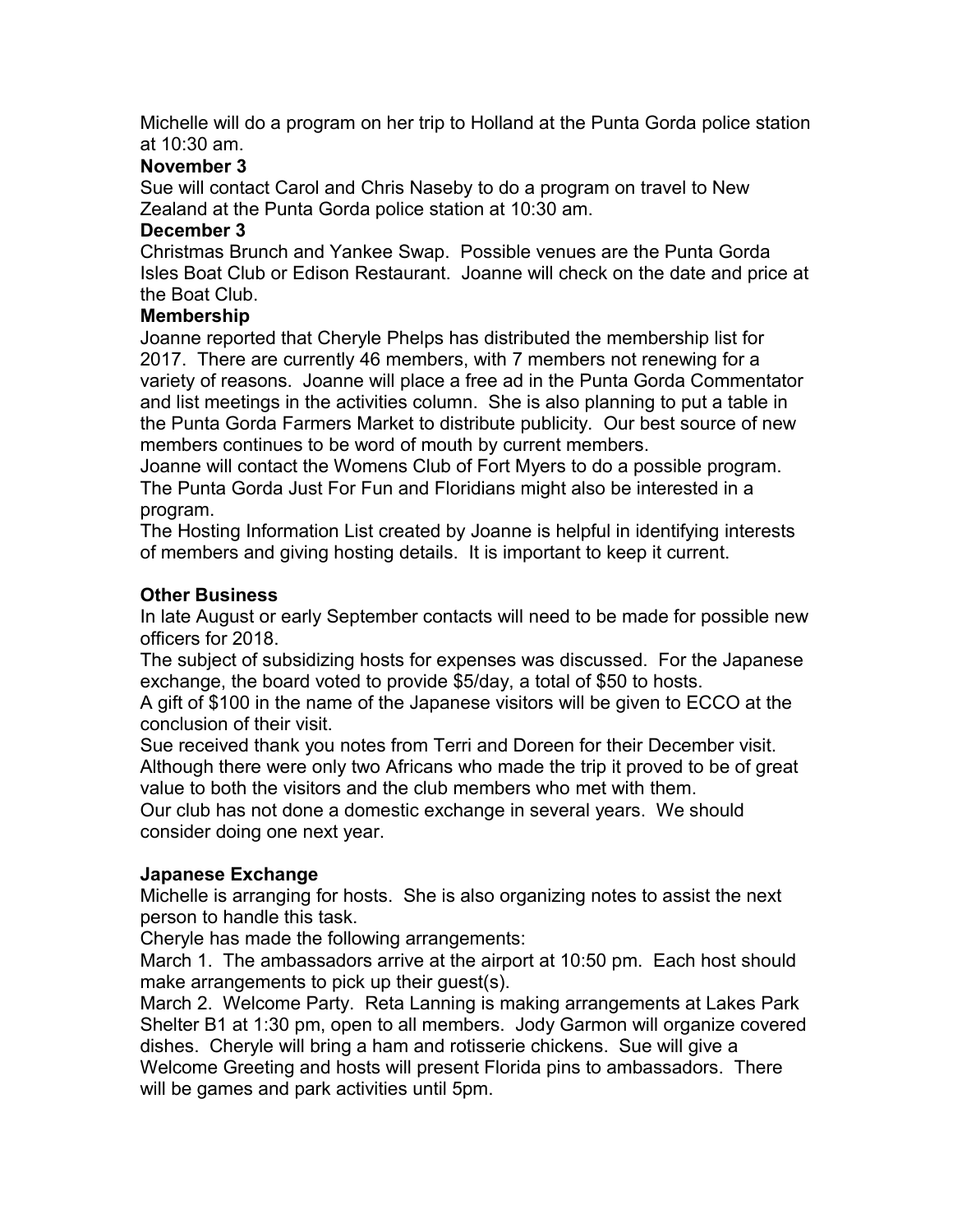March 3 Babcock Ranch tour followed by lunch at Sue and Rob's home in Punta Gorda. All members are welcome, there will be a small fee for lunch. March 4 Edison/Ford visit followed by pizza and salads at Dennis and Jule

Yemma's. Open to all, fee \$5.

March 5. Free day. Carol Berry will organize small dinners for the evening meal. March 6. Visit to ECCO and Farewell Party at Michelle Kemps. Michelle will rent tables and arrange for caterer. Arrive by 5 for the sunset, dinner around 6. Carol will contact a DJ for possible karaoke and/or line dancing. Jackie Engle also has a possible entertainer. Other ideas; make balloon figures, games.

Ruth Emmel will do the booklet for the exchange.

# Friendship Force Meeting

Punta Gorda Police/Fire Station January 6, 2017

 The meeting was called to order by President Sue Linehan with 25 attending, a good turnout considering the foggy driving conditions. Recent new members and guests introduced themselves: Casandra Wooden and Mary Howard, Terri Martin, Jackie Engle, Betty Butsaris, Valsa George and Diane Schuan.

Joanne Collins thanked the current board for agreeing to serve a second year.

### **AFRICAN EXCHANGE**

ED Judy Carson reported that the African exchange was a great success for the members and the two African ambassadors, Terri and Doreen. Terri arrived back home safely after an additional week in snowy Connecticut and sent a note of thanks. There was good support from the members despite the small number of African guests. Sue was pleased with the attendance at the farewell dinner and Richard Collins highlighted the visit to the Quality of Life School. Judy urged all to visit and support the school and discover its valuable work with inner city children.

### **JAPANESE EXCHANGE**

Cheryle Phelps, assisted by Dennis, sent a report on current plans for the upcoming March visit. There are currently 18 people attending: 3 couples, 3 men and 9 women. Dennis was the ED for a trip to their club several years ago. Reta Lanning will arrange the welcome party. JoAnne Robbins will assign hosts, Ruth Emmel will do the booklet and Carol Berry will contact hosts for the small dinners. There will be a pizza party at Dennis and Jule Yemma's home and a trip to Babcock Ranch with additional events to be arranged. Some of the Japanese guests will go to Key West following the visit with our club.

# **OUTGOING EXCHANGE TO CANADA**